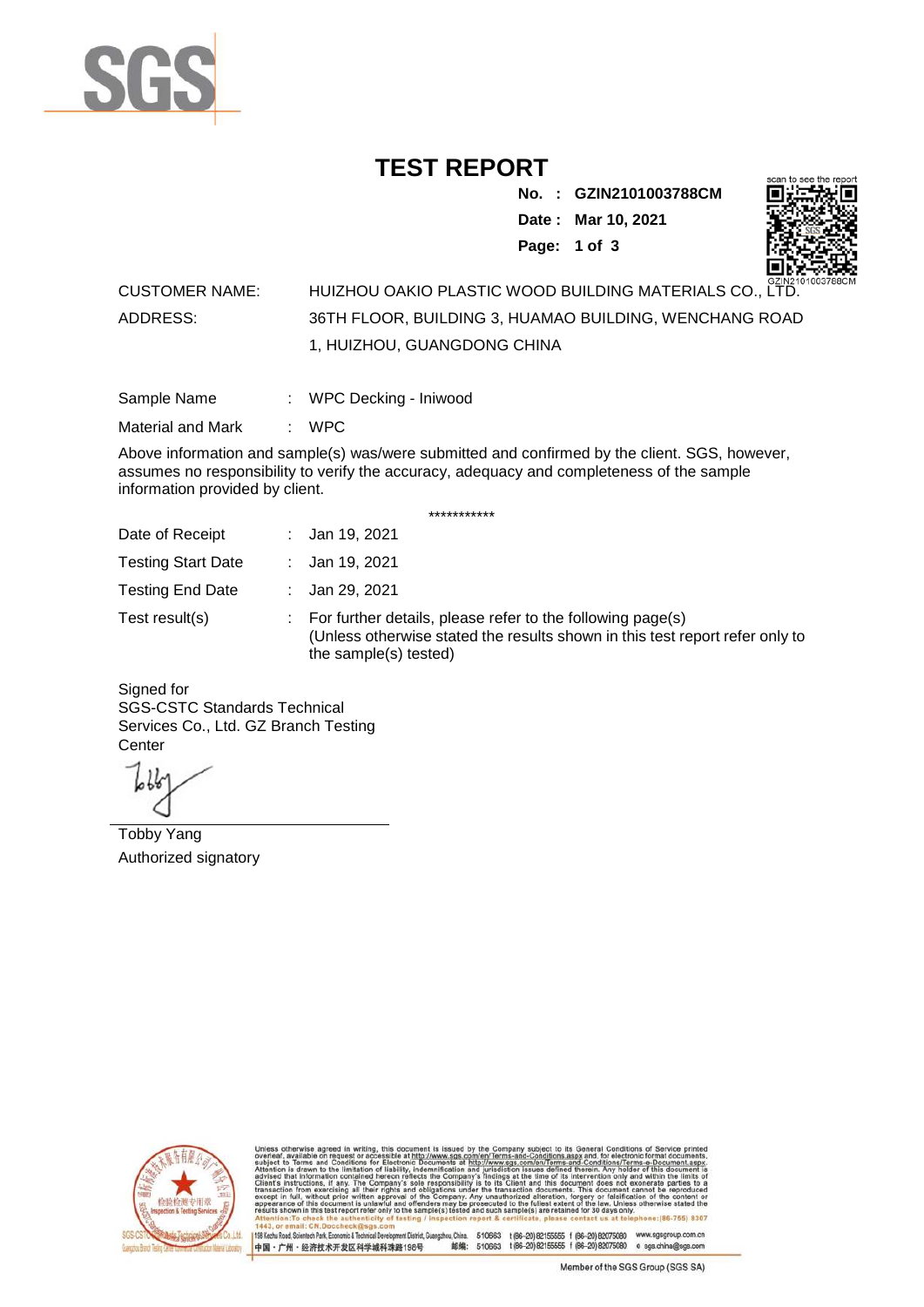

## **TEST REPORT**

**No. : GZIN2101003788CM Date : Mar 10, 2021 Page: 2 of 3** 

Summary of Results:

| No. | Test Item                                      | Test Method                                                                              | Result                        | Conclusion |
|-----|------------------------------------------------|------------------------------------------------------------------------------------------|-------------------------------|------------|
|     | Striker Impacted by a<br><b>Falling Weight</b> | With reference to ASTM<br>D4226-19 <sup>ε1</sup> Procedure A<br>and client's requirement | Mean failure<br>energy: 3.79J | Pass       |

Note: Pass : Meet the requirements;

Fail : Does not meet the requirements;

/ : Not Apply to the judgment.

Original Sample Photo:





Conditions/Terms-e-Do<br>rein. Any holder of this 8307 198 Kezhu Road, Scientech Park, Economic & Technical Develop 中国·广州·经济技术开发区科学城科珠路198号